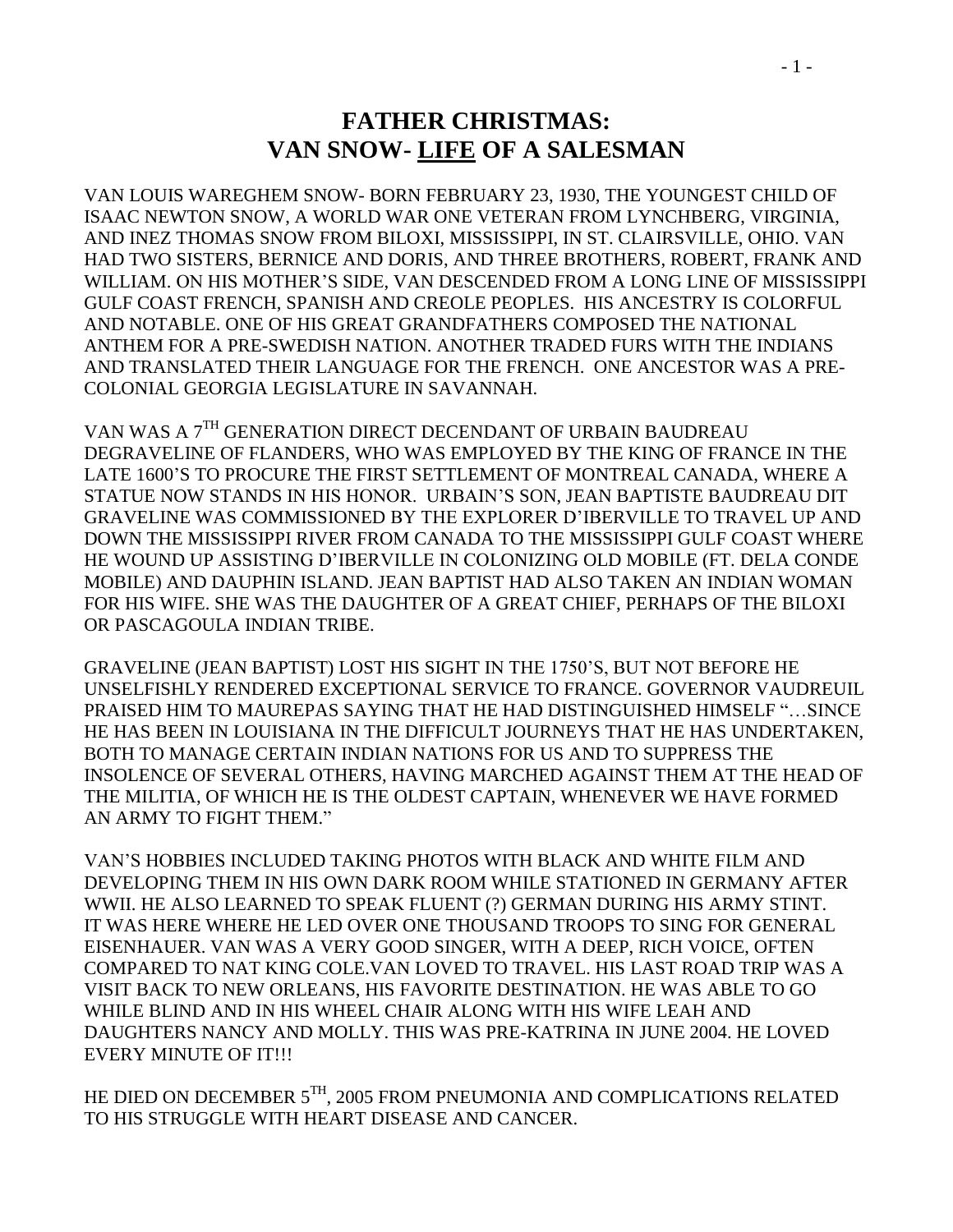DECEMBER 5<sup>TH</sup> IS THE EVE OF THE TRADITIONAL CATHOLIC FEAST DAY OF ST. NICHOLAS, AND VAN SURELY WAS FATHER CHRISTMAS TO HIS FAMILY, ALL OF WHOM SPENT EVERY SINGLE CHRISTMAS EVE WITH HIM SINCE THEY WERE BORN, OR JOINED THE FAMILY, SINCE HE AND HIS WIFE LEAH HAD THEIR FIRST OF ELEVEN CHILDREN IN 1954. CHRISTMAS EVE, HE AND LEAH WOULD SERVE LASAGNA FOR 40 OR 50, AND VAN WOULD WEAR A RED TUXEDO JACKET, INSIST THAT ALL THE KIDS DRESS UP FOR THE EVENING, AND LEAD THEM IN CAROLS.THEN HE WOULD SING "CHESTNUTS ROASTING ON AN OPEN FIRE" TO ALL THE KIDS.

BORN AT THE BEGINNING OF THE GREAT DEPRESSION, VAN SAW HIS FATHER SOON LOSE HIS JOB AS SALES MANAGER AT AN AUTOMOBILE AGENCY, AND THE FAMILY STRUGGLED FOR SEVERAL YEARS AS DID OUR COUNTRY. AT ONE POINT, THEY MOVED ONTO THE GROUNDS OF THE LOCAL CATHOLIC CHURCH WHEN ISAAC, A CONVERT, TOOK A JOB AS CUSTODIAN, IN ORDER TO FEED HIS FAMILY. INEZ, RAISED NEAR NEW ORLEANS, INSISTED ON THE CHILDREN'S RECEIVING A CATHOLIC EDUCATION, AND THIS MADE IT POSSIBLE. YOUNG VAN'S BOYHOOD HEROES WERE HIS DAD THE SALESMAN, HIS OLDER BROTHERS WHO SERVED IN WORLD WAR TWO, THE DEMOCRAT PRESIDENT ROOSEVELT,THE CATHOLIC PRIESTS AND NUNS HE CAME TO KNOW, AND THE FOOTBALL PLAYERS OF WHOM THEY SPOKE WHO PLAYED FOR THE FIGHTING IRISH OF NOTRE DAME. THESE EXPERIENCES SHAPED HIS LIFE.

HE ALSO LOVED THE POPULAR MUSIC OF THE DAY, AND HAD A RUN-IN WITH ONE OF THE NUNS WHO WAS TEACHING HIM TO PLAY PIANO, BUT CAUGHT HIM PLAYING "SILENT NIGHT" TO A SWING BEAT!

HIS BIG BROTHER BILL WAS A DANCE INSTRUCTER AND TAUGHT HIM SOME STEPS, WHICH LED TO A LIFELONG LOVE OF DANCING, WITH BOTH HIS WIFE AND HIS DAUGHTERS.

AS A BOY, VAN HAD MANY JOBS SO HE COULD HELP HIS FAMILY. ON ONE OCCASION HE, AS A MEAT CUTTER WORKING THE SLICER IN A GROCERY STORE, BECAME SO EXCITED AS HE LISTENED TO THE NOTRE DAME–ARMY GAME ON THE RADIO, THAT HE SLICED THE TIP OF HIS FINGER OFF! HE ALSO SOLD NEWSPAPERS IN RESTAURANTS AND TAVERNS. HE WOULD OFFER TO SING SONGS IN EXCHANGE FOR THOSE SALES, AND FOUND SOME PEOPLE WOULD KEEP BUYING MORE PAPERS AS HE SANG MORE SONGS!

A DEVOUT ROMAN CATHOLIC WHO MISSED SUNDAY MASS MAYBE ONLY A HANDFUL OF TIMES IN OVER SEVENTY YEARS, VAN ENTERED THE SEMINARY AT ONE POINT TO JOIN THE PRIESTHOOD IN THE FORTIES, PRIOR TO FINDING HIS TRUE VOCATION: FAMILY MAN AND SALESMAN.

ON A SNOWY NIGHT IN LATE 1950 IN DAYTON, OHIO AT THE CHATTERBOX RESTAURANT, HE MET THE BEAUTIFUL W. LEAH HAULDREN FROM ADAMS COUNTY, OHIO, WHOSE CHILDHOOD NICKNAME WAS SNOWBIRD. LEAH'S FATHER WAS A WORLD WAR ONE VETERAN, THE CHAIRMAN OF THE COUNTY REPUBLICAN PARTY, AND THE METHODIST MINISTER, BUT IT WAS LOVE AT FIRST SIGHT, AND THEY WERE MARRIED MARCH 10, 1951…. AS TIME WENT BY, LEAH WOULD BECOME A CONVERT TO CATHOLICISM, AND VAN WOULD BECOME A REPUBLICAN!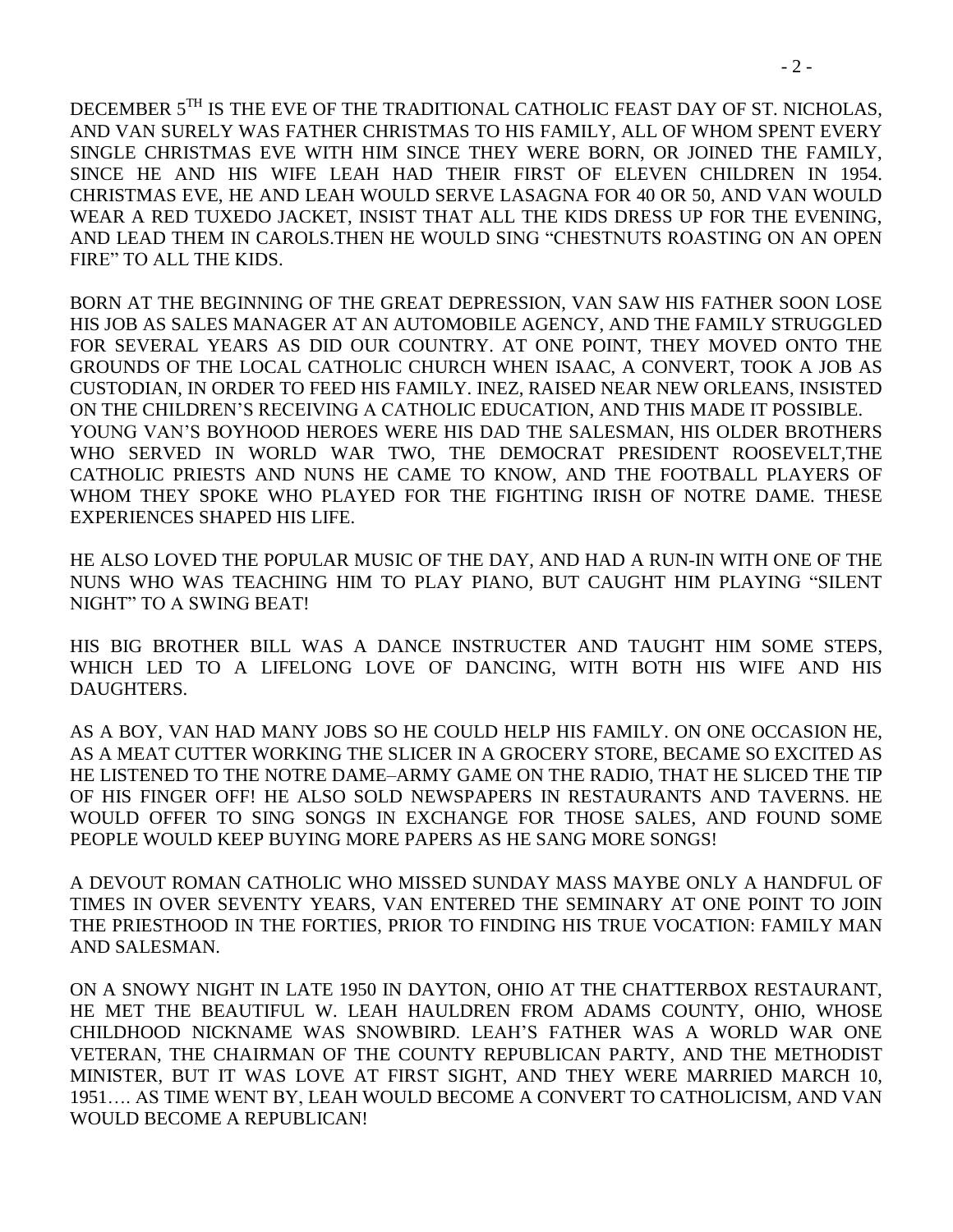AT THE WEDDING, VAN'S AND LEAH'S FATHERS REALIZED THEY HAD SERVED AT THE SAME TIME IN THE SAME SMALL TOWN IN FRANCE DURING WORLD WAR ONE. THREE DAYS AFTER THE WEDDING, VAN ENTERED THE UNITED STATES ARMY TO JOIN THE VERMONT GREEN MOUNTAIN BOYS. IT WAS DURING THE KOREAN WAR, BUT VAN WAS DEPLOYED IN GERMANY TO AID IN THE OCCUPATION AND RECONSTRUCTION FOLLOWING WORLD WAR TWO. HE WAS WITH THE 172<sup>ND</sup> INFANTRY REGIMENT OF THE SECOND ARMY, IN THE SERVICE COMPANY. IN THIS CAPACITY, HE WAS FOUND TO BE A MAN OF IMPECCABLE INTEGRITY AND GREAT LEADERSHIP QUALITIES, AND WAS PLACED IN CHARGE OF THE SUPPLYING OF 5000 MEN, AND AS SUCH WOULD NORMALLY HAVE BEEN AN OFFICER, BUT AT THE TIME RANK WAS FROZEN IN THE ARMED FORCES, SO HE NEVER HELD A HIGHER DESIGNATION THAN PRIVATE FIRST CLASS BY THE TIME HE RECEIVED HIS HONORABLE DISCHARGE IN 1953. MEANWHILE, VAN HAD THE OPPORTUNITY TO SING WITH LIVE BIG BANDS, ENTERTAINING THE TROOPS, AT U.S.O.- TYPE SHOWS, AT THE BASE. HE NEVER FORGOT THE LOVE OF COUNTRY, THE DISCIPLINE, AND THE DIVERSE CULTURES HE LEARNED ABOUT DURING HIS TENURE.

AS SOON AS VAN RETURNED FROM OVERSEAS HE CALLED HIS OLD BOSS, JIMMY SMITH, AT TRADE RITE COMPANY, WHO IMMEDIATELY REHIRED HIM TO RESUME HIS SALES CAREER. VAN THEN RELOCATED TO CINCINNATI, OHIO WHERE HE AND HIS WIFE LEAH SETTLED AND EVENTUALLY RAISED ELEVEN CHILDREN.

WORKING DAYS AND ATTENDING SCHOOL AT NIGHT, VAN ATTAINED AN ASSOCIATES' DEGREE IN BUSINESS ADMINISTRATION FROM SALMON P. CHASE COLLEGE, AND SOON WENT TO WORK AT NATIONAL CASH REGISTER COMPANY, WHERE HE COMPLETED SALES TRAINING COURSES AT THE FAMED SUGARCAMP SALES TRAINING INSTITUTE AT N.C.R. WORLD HEADQUARTERS IN DAYTON, OHIO. HE BEGAN SELLING IN DOWNTOWN CINCINNATI AND NORTHERN KENTUCKY AND WAS SOON RECOGNIZED AS THE YOUNGEST SALESPERSON IN THE HISTORY OF THE COMPANY TO ACHIEVE A TOP AWARD.

OVER THE YEARS VAN ALSO WORKED FOR PEERLESS FURNITURE COMPANY AND CULLIGAN WATER CONDITIONING, BEFORE GOING TO WORK FOR RAINSOFT WATER CONDITIONING OF LOVELAND, OHIO IN 1977, WHERE HE WORKED FOR 25 YEARS BEFORE HIS RETIREMENT IN 2002. A POPULAR SPEAKER AT SALES MEETINGS AND CONVENTIONS, HE WAS CONSIDERED SO PROFESSIONAL AND EFFECTIVE AS A DIRECT SALESPERSON THAT HE WAS THE FIRST FIELD SALESPERSON EVER INDUCTED INTO THE INTERNATIONAL RAINSOFT HALL OF FAME, AN AWARD WHICH WAS PRESENTED BY THE PRESIDENT OF THE COMPANY AT THEIR INTERNATIONAL AWARDS BANQUET AT THE OPRYLAND HOTEL AND CONVENTION CENTER IN NASHVILLE, TENNESSEE ON MAY  $11^{TH}$ , 2002.

*A REMARKABLE FACT IS THAT VAN, FROM GLAUCOMA AND A SERIES OF STROKES, WAS TOTALLY BLIND AND PARTLY DEAF AND SPEECH-IMPAIRED LATER IN LIFE, YET CONTINUED HIS SUCCESSFUL CAREER, MAKING PHONE CALLS AND GOING ON SALES VISITS WITH HELPERS, FOR SEVERAL MORE YEARS BEFORE HIS RETIREMENT. HIS SELF-DEPRECATING SENSE OF HUMOR AND NEVER-SAY-DIE-SPIRIT OF THE FIGHTING IRISH WAS A TREMENDOUS INSPIRATION TO THOUSANDS OF SALESPEOPLE AND BUSINESS LEADERS AROUND THE WORLD, AS WELL AS TO HIS FRIENDS AND RELATIVES IN THE GREATER CINCINNATI AREA.*